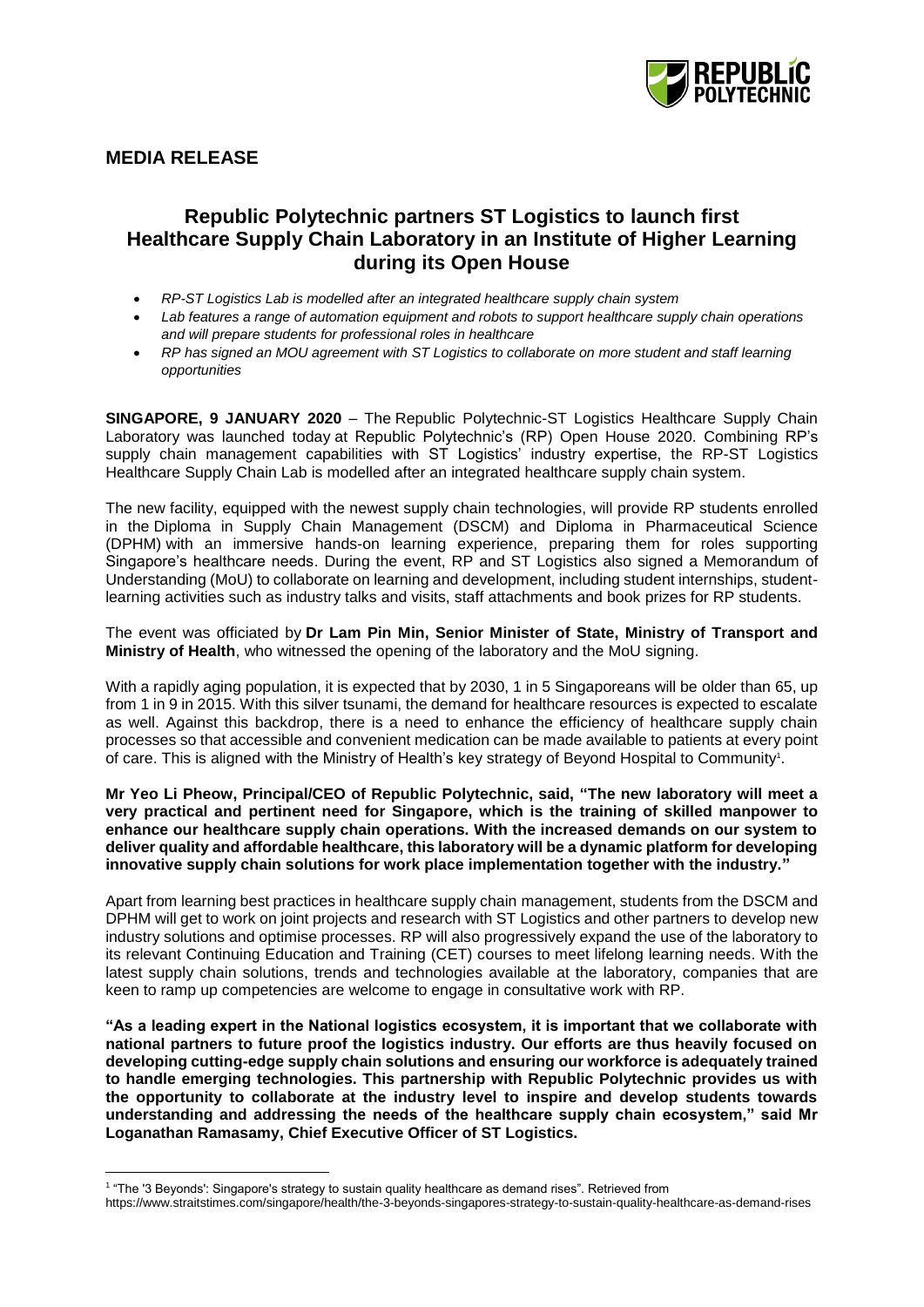

RP and ST Logistics also envision that this collaboration would contribute to the larger national picture on future-proofing the logistics industry and its workforce in relation to the Logistics Industry Transformation Map (ITM). The joint lab is equipped with Industry 4.0 systems which will allow trainees a glimpse into future-ready skills required for the Logistics and Supply Chain Industry.

Some of the key automation equipment in the lab include:

- a) An Integrated Supply Chain Tower System (SiTadeL) that serves as an information hub. The wall display system effectively simulates and enables a range of ground logistics deployment, while being tracked real-time and remotely for effective data planning and monitoring. Students can also take part in crisis scenarios such as supply chain disruptions, where restorative actions are activated in accordance to pre-planned actions.
- b) An Icon Freight System that tracks both the air and sea freight shipments in and out of Singapore. This will provide up-to-date information on the shipments so that any delays, early arrivals or outof-expectation incidents can be handled promptly.
- c) A Cold Chain System, which maintains a specific temperature range and tracks and traces cold chain deliveries to ensure the integrity and quality of the medical products.
- d) A Telematics System equipped with geofencing capabilities that generates alerts when vehicles breach out-of-bound areas and provides live stream images for secure tracking of medical products. In addition, immobilisers can be installed in every vehicle to disable movement when security is compromised. This solution is targeted at secured logistics to prevent any breach in security or loss of products.
- e) A Transport Management System that provides a comprehensive view of all delivery points, activities status and fleet management. Supervisors can swing resources between business units more efficiently to cope with surge activities so that all resources are optimised.

The launch event also showcased cross-disciplinary final-year projects undertaken by RP's DSCM and DPHM students in related areas such as inventory monitoring and medicine dispensary, which will be progressing with proof-of-concept trials with various healthcare providers in the near future.

- End -

#### **Media release issued by:**

**Republic Polytechnic's Office of Corporate Communications**  Julian Soh / Fahreeq Fattah +65 9018 0719/ +65 9478 0292 julian\_soh@rp.edu.sg / fahreeq\_fattah@rp.edu.sg

# **Republic Polytechnic Open House 2020**

The launch of the RP-ST Logistics Healthcare Supply Chain Laboratory is part of RP's Open House 2020, held from 9 to 11 January 2020 at its Woodlands campus. Fresh "O", "N" & "ITE" students seeking higher education opportunities will be able to find out more about RP's extensive range of 37 diploma programmes in Applied Science, Engineering, Management and Communication, Events and Hospitality, Infocomm, Sports, Health & Leisure, and Technology for the Arts.

Event highlights include:

- Discover full-time diplomas and lifelong learning courses
- Hands-on immersive activities
- Tours of applied learning facilities across various diploma programmes